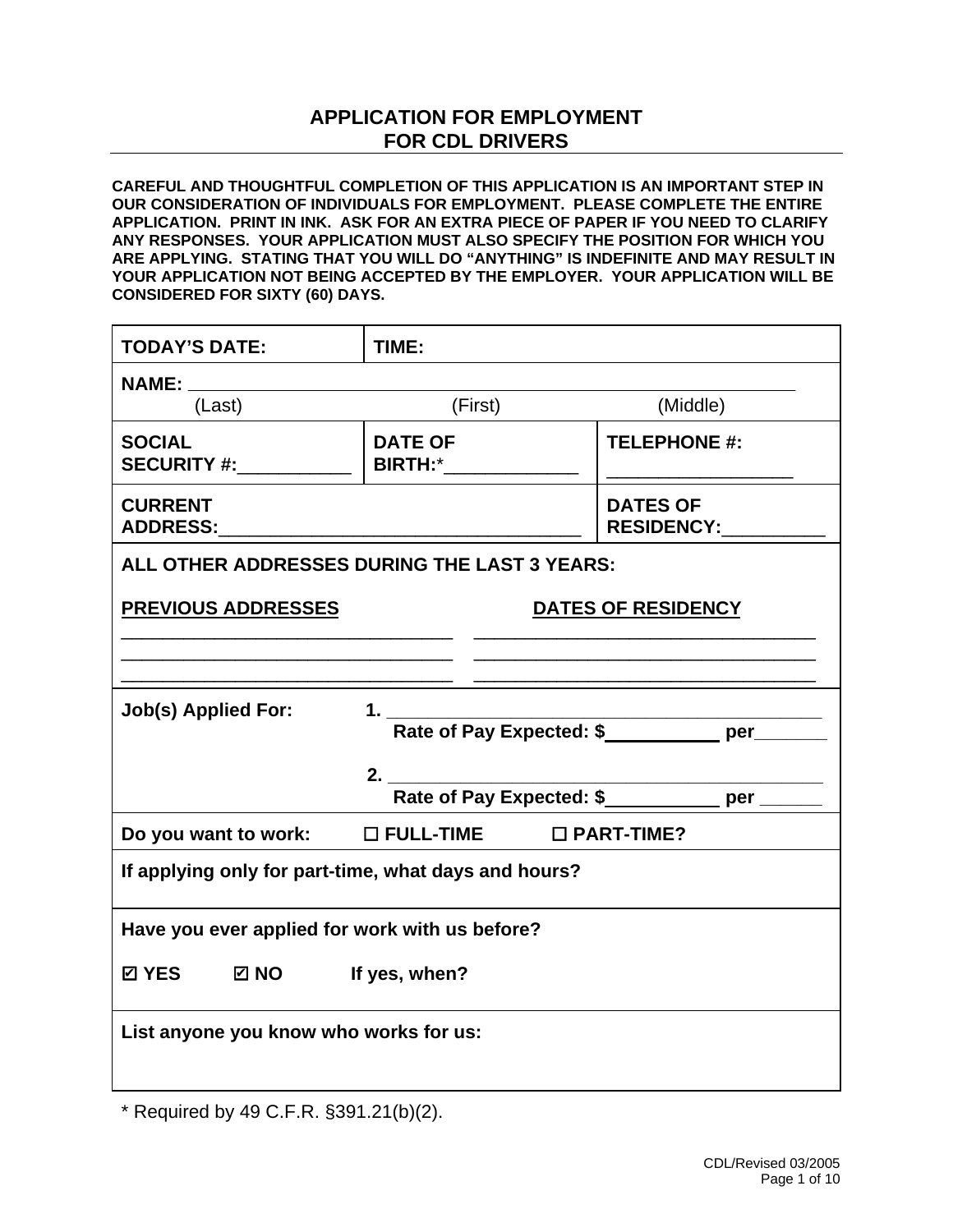| Do you have any skills, qualifications or experience which you feel especially<br>fits you for work with us?                      |               |              |           |
|-----------------------------------------------------------------------------------------------------------------------------------|---------------|--------------|-----------|
| <b>U.S. ARMED FORCES SERVICE?</b>                                                                                                 | $\square$ YES | $\Box$ NO    |           |
| Branch: _______________________                                                                                                   |               |              |           |
| Rank at time of discharge: Manual Manual Manual Manual Manual Manual Manual Manual Manual Manual Manual Manual                    |               |              |           |
| Were you dishonorably discharged? $\square$ YES                                                                                   |               | $\square$ NO |           |
| Are you able to do the job for which you are applying?: $\Box$ YES<br>$\Box$ NO                                                   |               |              |           |
| Have you ever been convicted of a crime?: $\Box$ YES $\Box$ NO<br>If yes, explain when, where, and the nature of the offense:<br> |               |              |           |
| (Conviction of a crime will not be an automatic bar to employment.)                                                               |               |              |           |
| Are you authorized to work in the United States?:                                                                                 |               | $\Box$ YES   | $\Box$ NO |
|                                                                                                                                   |               |              |           |

| <b>EDUCATION</b>   |                       |                                                                                 |                                  |
|--------------------|-----------------------|---------------------------------------------------------------------------------|----------------------------------|
| <b>SCHOOL</b>      | <b>NAME OF SCHOOL</b> | <b>HIGHEST GRADE</b><br><b>COMPLETED OR</b><br><b>DEGREE</b><br><b>OBTAINED</b> | <b>COURSE OF</b><br><b>STUDY</b> |
| <b>GRAMMAR</b>     |                       |                                                                                 |                                  |
| <b>HIGH SCHOOL</b> |                       |                                                                                 |                                  |
| <b>COLLEGE</b>     |                       |                                                                                 |                                  |
| <b>OTHER</b>       |                       |                                                                                 |                                  |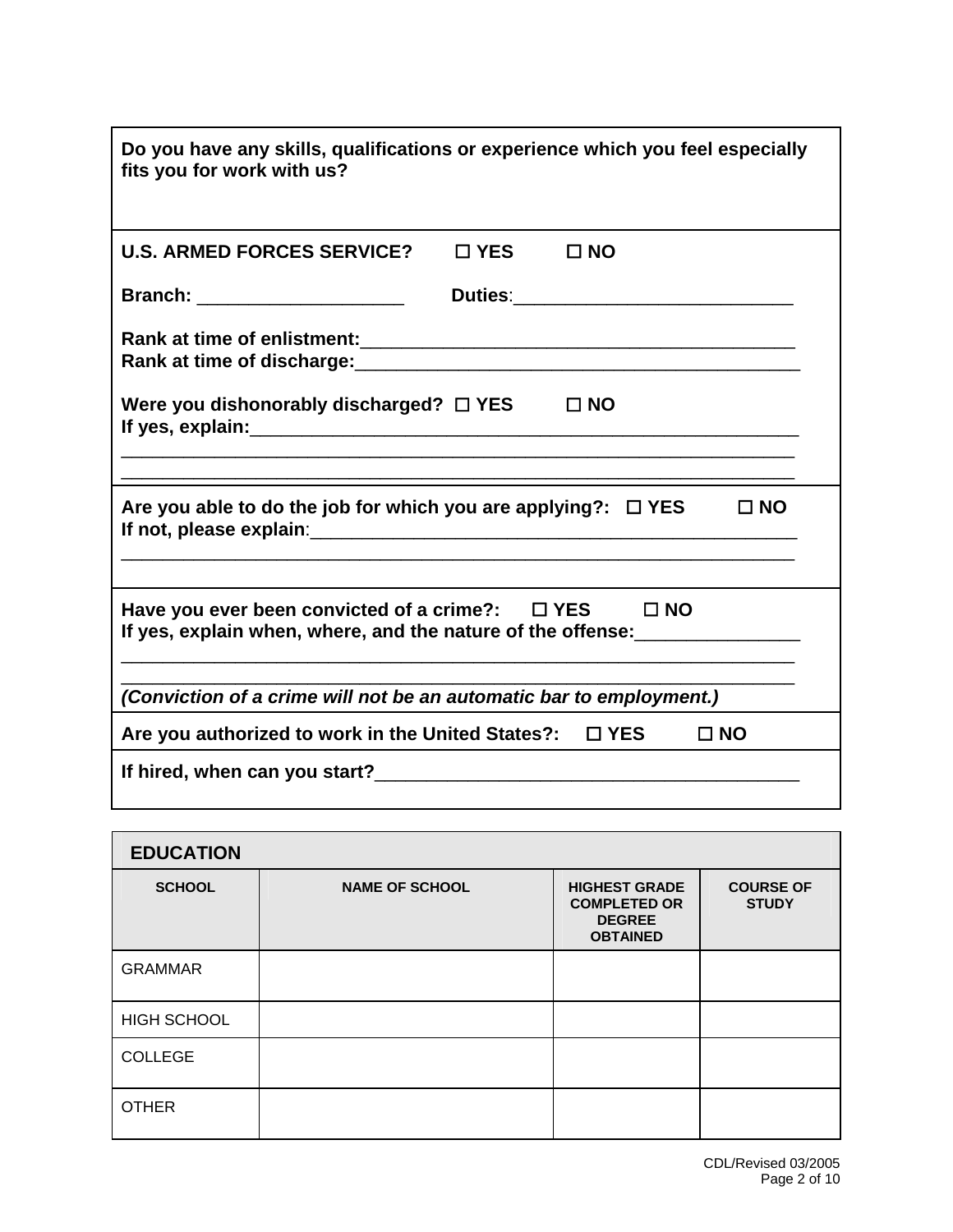### **PRIOR WORK EXPERIENCE**

#### *\* NOTICE TO APPLICANT\**

The information you provide in response to this question may be used, and your prior employers may be contacted, for the purpose of investigating your background as required by State and/or Federal Motor Carrier Safety Regulations. You are hereby notified that you have the following rights regarding the investigative information that will be provided to us pursuant to 49 CFR 391.23 (d) and (e):

- 1) The right to review information provided by previous employers;
- 2) The right to have errors in the information corrected by the previous employer and for that previous employer to re-send the corrected information to the prospective employer;
- 3) The right to have a rebuttal statement attached to the alleged erroneous information, if the previous employer and the driver cannot agree on the accuracy of the information.

### **I HAVE READ AND UNDERSTAND THESE RIGHTS.**

Applicant's Signature

Please list the names and addresses of your employers during the last 10 years, together with the dates of employment and the reasons for leaving such employment:

Ī.

**Last Employer Name:** Dates of

**Employment:** 

**Address:** 

**Supervisor Name: Phone: Phone: Phone: Phone: Phone: Phone: Phone: Phone: Phone: Phone: Phone: Phone: Phone: Phone: Phone: Phone: Phone: Phone: Phone: Phone: Phone: Phone: Phon** 

**Applicant was subject to FMCSRs while employed by above employer? YES NO** 

**Job was designated as safety sensitive function in any DOT regulated mode subject to alcohol and controlled substances testing as required by 49 CFR Part 40?** 

 **YES NO** 

**Reason for leaving:**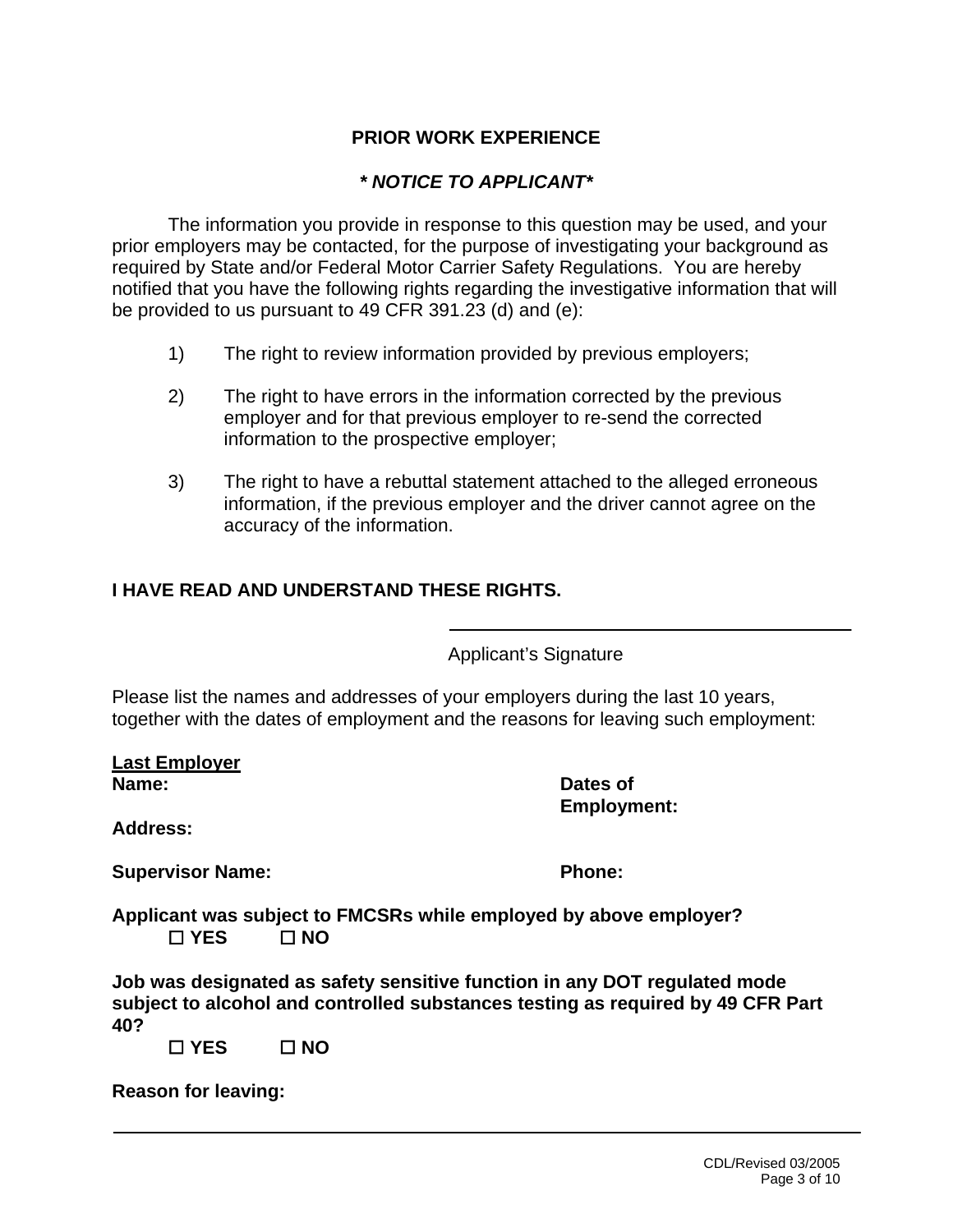| <b>Second to Last Employer</b><br>Name:<br><b>Address:</b>                                                                                                                                           |                                                                                   | Dates of<br><b>Employment:</b> |  |
|------------------------------------------------------------------------------------------------------------------------------------------------------------------------------------------------------|-----------------------------------------------------------------------------------|--------------------------------|--|
| <b>Supervisor Name:</b>                                                                                                                                                                              |                                                                                   | <b>Phone:</b>                  |  |
| $\Box$ YES                                                                                                                                                                                           | Applicant was subject to FMCSRs while employed by above employer?<br>$\square$ NO |                                |  |
| Job was designated as safety sensitive function in any DOT regulated mode<br>subject to alcohol and controlled substances testing as required by 49 CFR Part<br>40?<br>$\square$ YES<br>$\square$ NO |                                                                                   |                                |  |
| <b>Reason for leaving:</b>                                                                                                                                                                           |                                                                                   |                                |  |
| <b>Third to Last Employer</b><br>Name:                                                                                                                                                               |                                                                                   | Dates of<br><b>Employment:</b> |  |
| <b>Address:</b>                                                                                                                                                                                      |                                                                                   |                                |  |
| <b>Supervisor Name:</b>                                                                                                                                                                              |                                                                                   | <b>Phone:</b>                  |  |
| Applicant was subject to FMCSRs while employed by above employer?<br>$\Box$ YES<br>$\square$ NO                                                                                                      |                                                                                   |                                |  |
| Job was designated as safety sensitive function in any DOT regulated mode<br>subject to alcohol and controlled substances testing as required by 49 CFR Part<br>40?                                  |                                                                                   |                                |  |
| $\square$ YES                                                                                                                                                                                        | $\square$ NO                                                                      |                                |  |
| <b>Reason for leaving:</b>                                                                                                                                                                           |                                                                                   |                                |  |
| <b>Fourth to Last Employer</b>                                                                                                                                                                       |                                                                                   |                                |  |
| Name:<br><b>Address:</b>                                                                                                                                                                             |                                                                                   | Dates of<br><b>Employment:</b> |  |
|                                                                                                                                                                                                      |                                                                                   |                                |  |
| <b>Supervisor Name:</b>                                                                                                                                                                              |                                                                                   | <b>Phone:</b>                  |  |
| Applicant was subject to FMCSRs while employed by above employer?<br>□ YES<br>$\square$ NO                                                                                                           |                                                                                   |                                |  |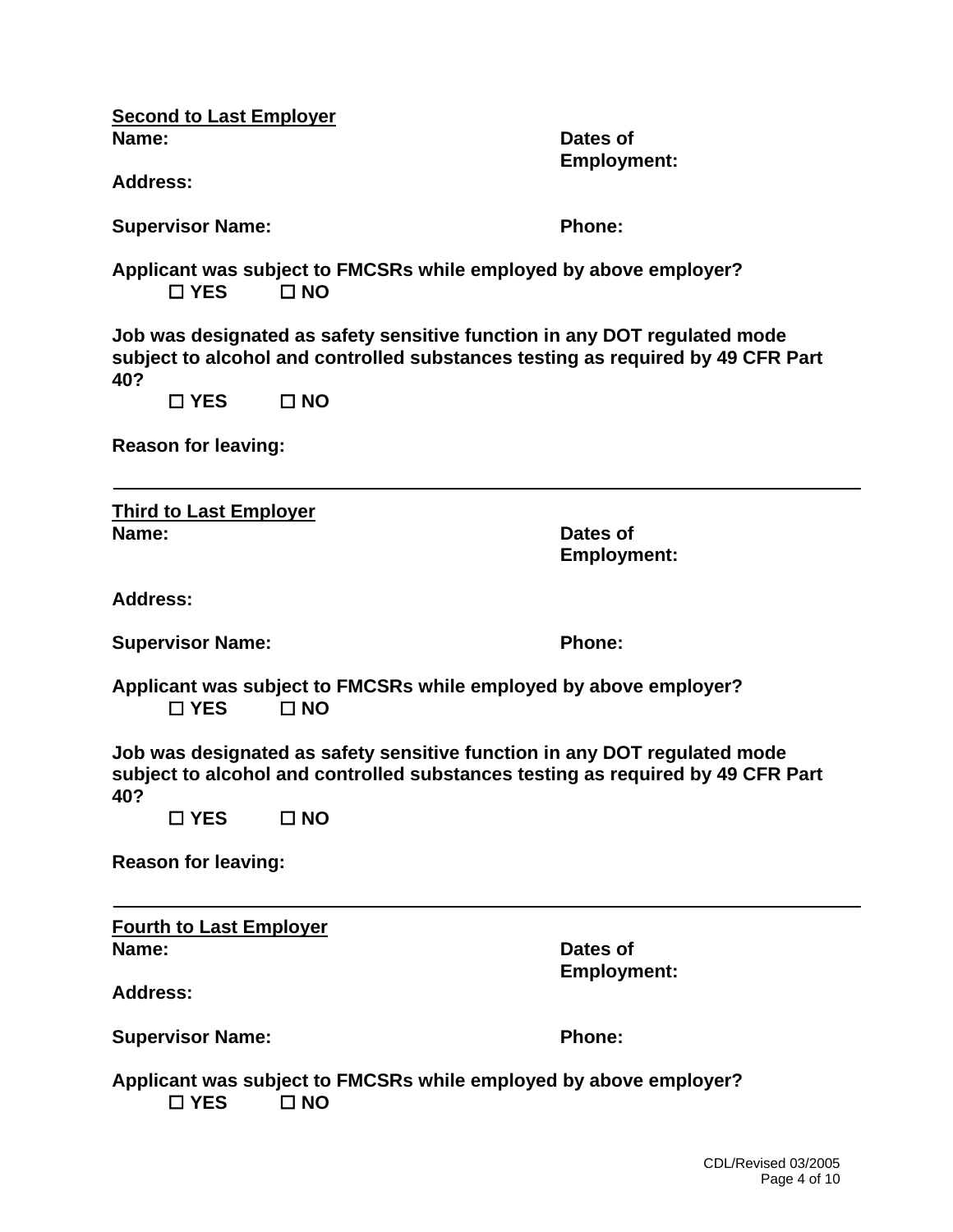| Job was designated as safety sensitive function in any DOT regulated mode       |
|---------------------------------------------------------------------------------|
| subject to alcohol and controlled substances testing as required by 49 CFR Part |
| 40?                                                                             |

 **YES NO** 

**Reason for leaving:** 

| <b>Fifth to Last Employer</b><br>Name:<br><b>Address:</b>                                                                                                           |                                                                                   | Dates of<br><b>Employment:</b> |
|---------------------------------------------------------------------------------------------------------------------------------------------------------------------|-----------------------------------------------------------------------------------|--------------------------------|
|                                                                                                                                                                     |                                                                                   |                                |
| <b>Supervisor Name:</b>                                                                                                                                             |                                                                                   | <b>Phone:</b>                  |
| □ YES                                                                                                                                                               | Applicant was subject to FMCSRs while employed by above employer?<br>$\square$ NO |                                |
| Job was designated as safety sensitive function in any DOT regulated mode<br>subject to alcohol and controlled substances testing as required by 49 CFR Part<br>40? |                                                                                   |                                |
| $\square$ YES                                                                                                                                                       | $\Box$ NO                                                                         |                                |
| <b>Reason for leaving:</b>                                                                                                                                          |                                                                                   |                                |
| <b>Sixth to Last Employer</b><br>Name:                                                                                                                              |                                                                                   | Dates of<br><b>Employment:</b> |
| <b>Address:</b>                                                                                                                                                     |                                                                                   |                                |
| <b>Supervisor Name:</b>                                                                                                                                             |                                                                                   | Phone:                         |
| Applicant was subject to FMCSRs while employed by above employer?<br>$\Box$ YES<br>$\Box$ NO                                                                        |                                                                                   |                                |
| Job was designated as safety sensitive function in any DOT regulated mode<br>subject to alcohol and controlled substances testing as required by 49 CFR Part<br>40? |                                                                                   |                                |
| $\square$ YES                                                                                                                                                       | $\square$ NO                                                                      |                                |
| <b>Reason for leaving:</b>                                                                                                                                          |                                                                                   |                                |

*\*\*Attach additional pages as may be necessary to include all previous employers.*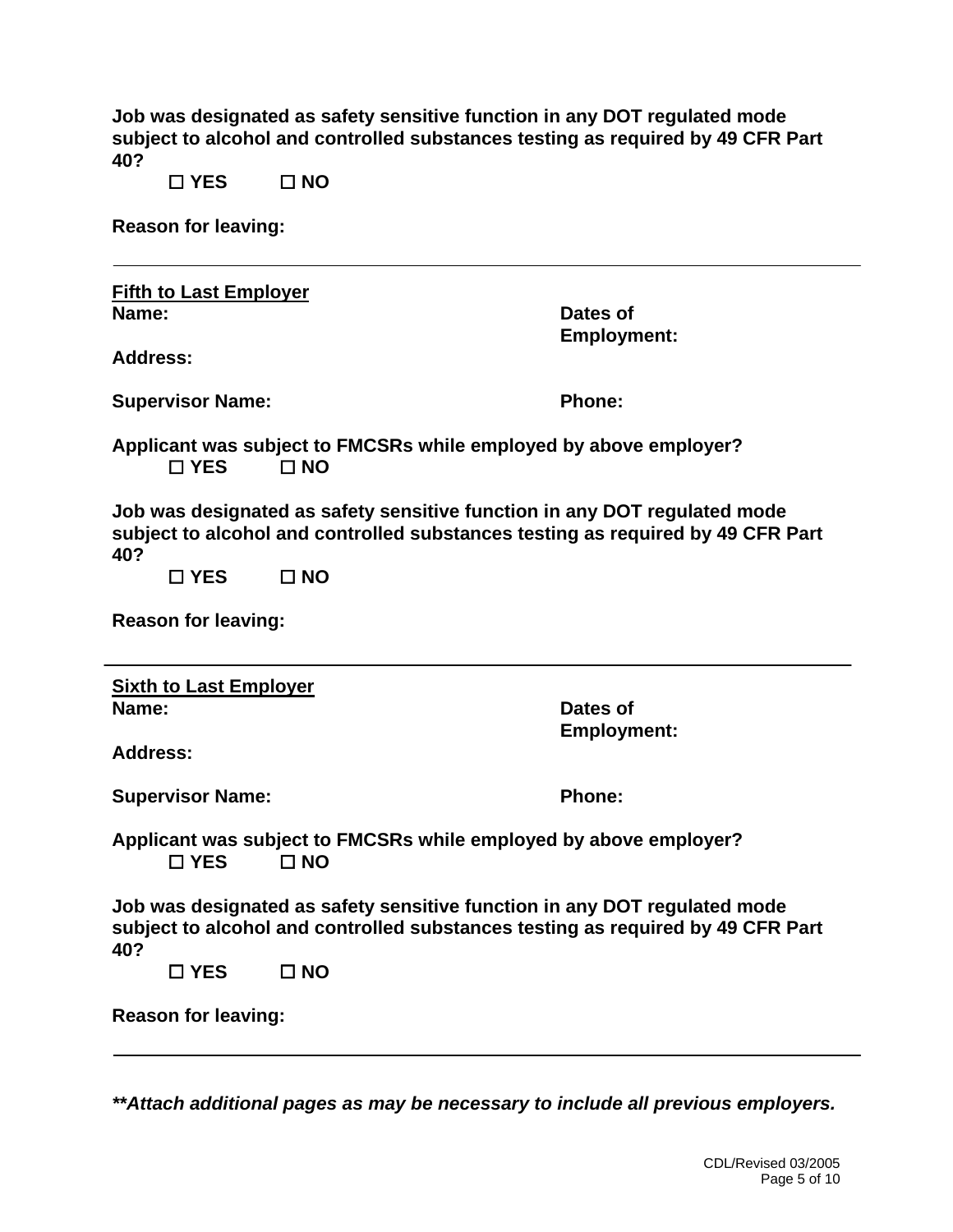## **DRIVER INFORMATION**

List the issuing State, number, and expiration date of each commercial motor vehicle operator's license or permit you have held during the last three (3) years:

| <b>State</b> | <b>Number</b> | <b>Expiration Date</b> |
|--------------|---------------|------------------------|
|              |               |                        |
|              |               |                        |
|              |               |                        |

List all violations of motor vehicle laws or ordinances (other than violations involving only parking) of which you were convicted or forfeited bond or collateral during the last three (3) years:

| <b>Date</b> | <b>Description</b> |
|-------------|--------------------|
|             |                    |
|             |                    |
|             |                    |
|             |                    |

List all motor vehicle accidents in which you were involved during the last three (3) years, specifying the date and nature of each accident and any fatalities or personal injuries it caused:

| <b>Date</b> | <b>Description</b> | <b>Fatalities or Personal Injuries</b> |
|-------------|--------------------|----------------------------------------|
|             |                    |                                        |
|             |                    |                                        |
|             |                    |                                        |
|             |                    |                                        |

Please describe the nature and extent of your experience in the operation of motor vehicles, including the type of equipment (such as buses, trucks, truck tractors, semi trailers, full trailers, and pole trailers) which you have operated:

 $\overline{a}$ j Ī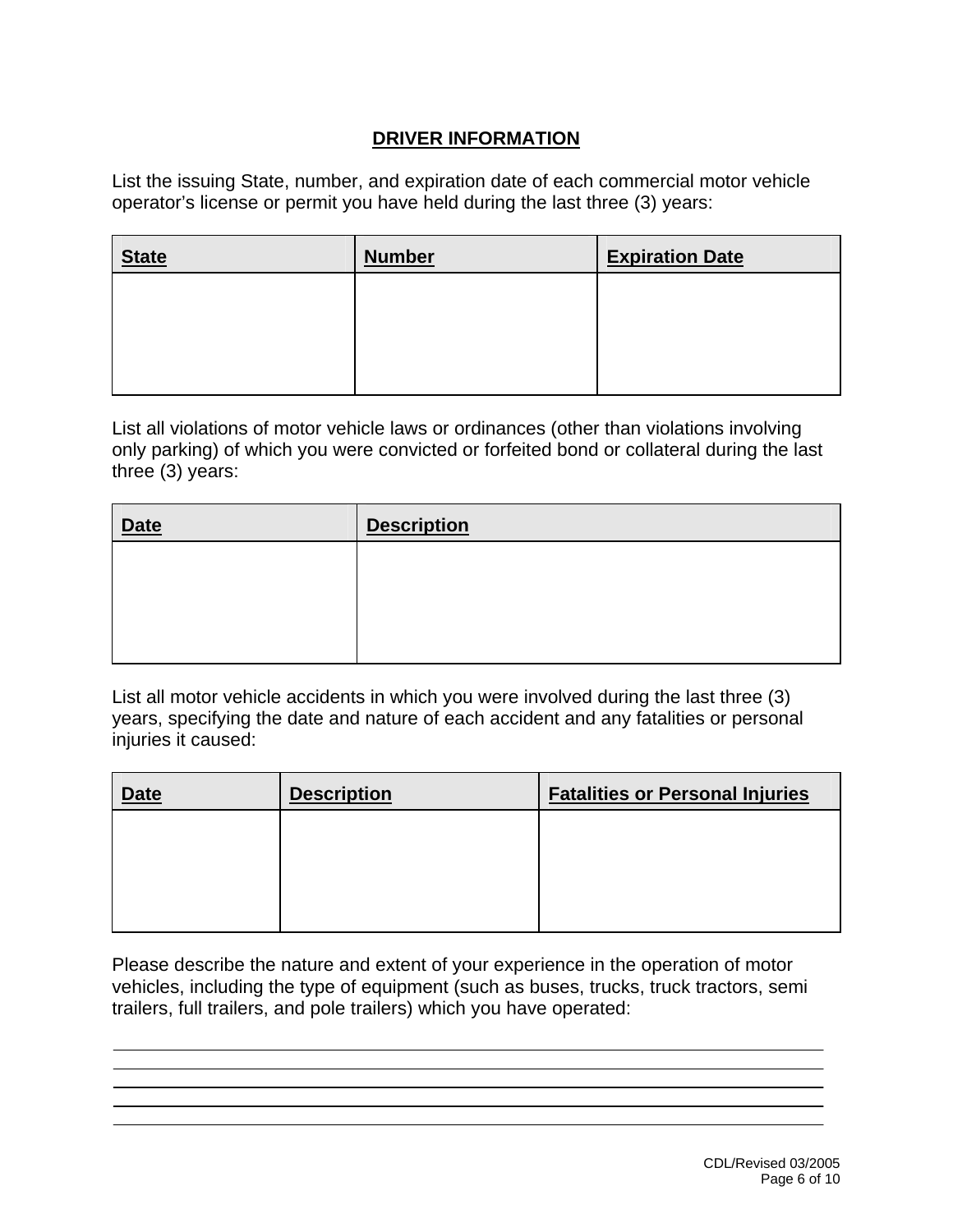· Have you ever been disqualified under the Federal Motor Carrier Safety Regulations?

# **YES NO**

Have you ever been convicted of driving while under the influence of alcohol, a narcotic drug, amphetamines or methamphetamines or derivatives thereof?

## **YES NO**

· Have you ever tested positive, or refused to test, on any pre-employment drug test administered by an employer to which you applied for, but did not obtain, safety-sensitive work covered by DOT drug and alcohol testing rules?

## **YES NO**

Have you experienced the denial, revocation, or suspension of any license, permit or privilege to operate a motor vehicle that has been issued to you?

### **YES NO**

 $\overline{a}$ 

If "yes" to any of the above, please set forth in detail all facts and circumstances:

| <b>BUSINESS REFERENCES</b> |                                 |                   |  |
|----------------------------|---------------------------------|-------------------|--|
| <b>NAME</b>                | <b>ADDRESS/TELEPHONE NUMBER</b> | <b>OCCUPATION</b> |  |
|                            |                                 |                   |  |
|                            |                                 |                   |  |
|                            |                                 |                   |  |

 $\overline{a}$  $\overline{a}$ 

İ  $\overline{a}$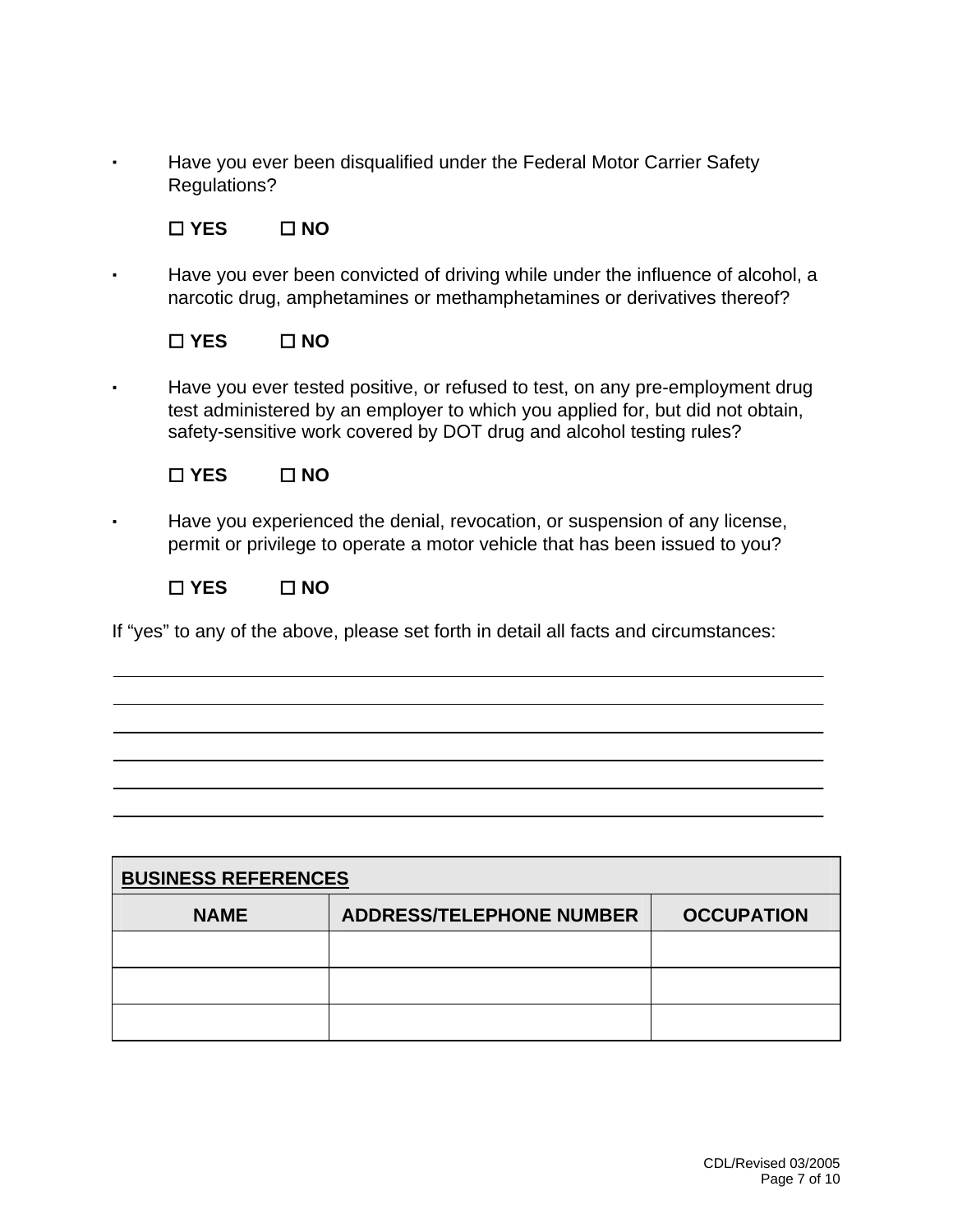# APPLICANT'S CERTIFICATION AND AGREEMENT

# PLEASE READ CAREFULLY:

1. Certification of Truthfulness. I certify that all statements on this Application for Employment are made truthfully and without evasion, and further understand and agree that such statements may be investigated and if found to be false will be sufficient reason for not being employed or if employed will result in my dismissal.

2. Authorization for Employment / Educational Information. I authorize the references listed in the Application for Employment, and any prior employer, educational institution, or any other persons or organizations to give the County Road Commission any and all information, or any other pertinent information, they may have, personal or otherwise, and release all parties from all liability for any damage that may result from furnishing any lawful information to the **Example 20 County Road Commission.** I hereby waive written notice that employment information is being provided by any person or organization.

3. Employment at Will. If I am hired, in consideration of my employment, I agree to abide by the rules and policies of County Road Commission, including any change made from time to time, and agree that, subject to the provisions of any written agreement to the contrary, my employment and compensation can be terminated with or without cause, and with or without notice, at any time, at the option of either the County Road Commission or myself. I understand that no manager or other representative of the County Road Commission, other than the Managing Director, has any authority to enter into any agreement for employment for any specific or indefinite period of time, or to make any agreement contrary to the foregoing. Any such agreement made by the Managing Director must be made in writing to be effective.

4. Authorization to Work. If I am selected for hire, I will be offered employment provided I verify that I am authorized to work as required by the Immigration Reform and Control Act of 1986.

5. Need for Accommodation. If I am a person with a disability who requires an accommodation to perform the job, I must notify the County Road Commission of that need within 182 days after I knew or reasonably should have known that an accommodation was needed. Failure to do so will bar me under state but not federal law from alleging that the County Road Commission has not accommodated me as required by law.

6. Criminal Records Check. I agree to execute an authorization for the County Road Commission to secure criminal conviction history from the appropriate law enforcement agency should the \_\_\_\_\_\_\_\_\_\_\_\_\_\_\_\_\_\_County Road Commission determine it is necessary to do so.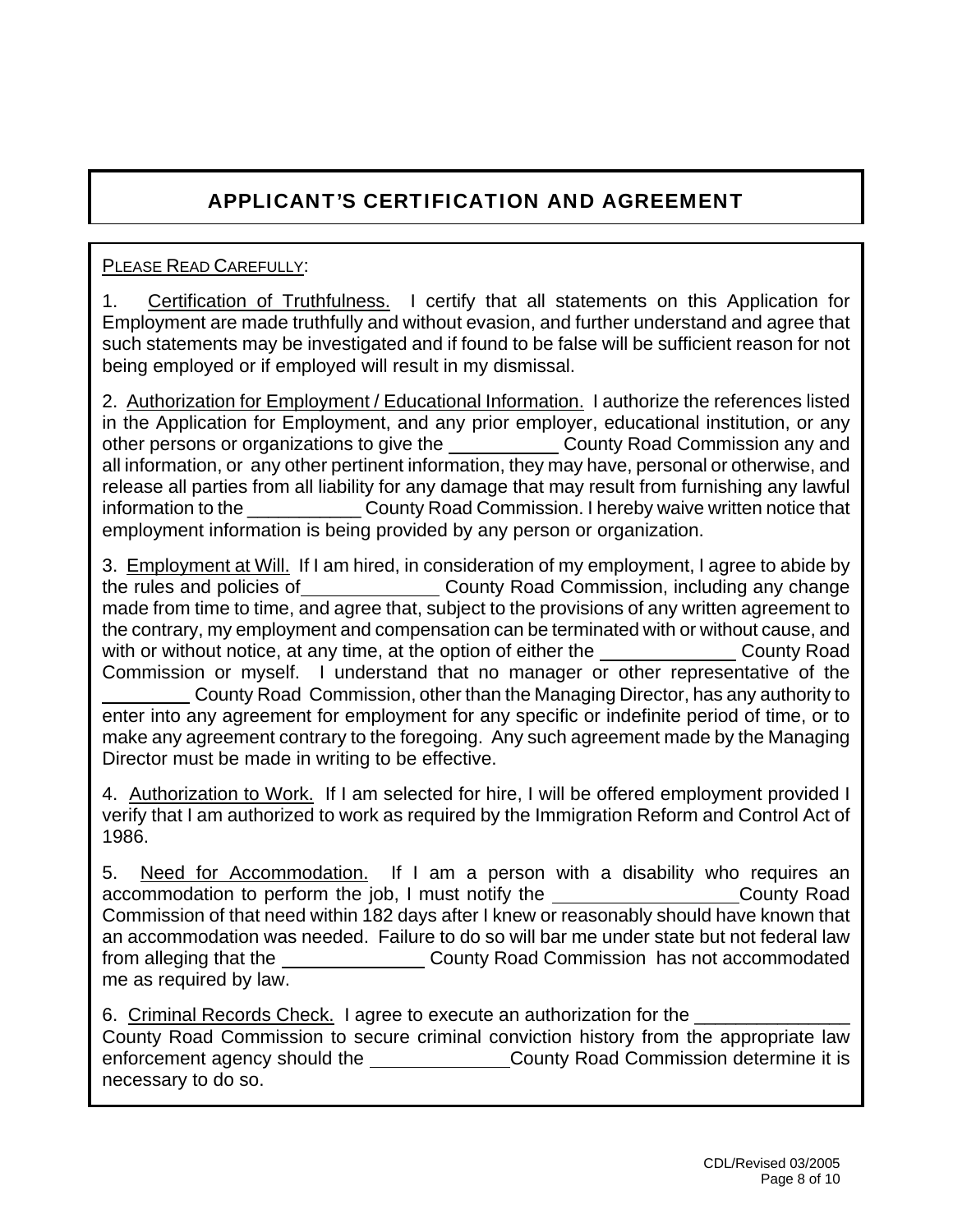7. Release of Medical Information. I authorize every medical doctor, physician or other healthcare provider to provide any and all information, including but not limited to, all medical reports, laboratory reports, x-rays or clinical abstracts relating to my previous health history or employment in connection with any examination, consultation, test or evaluation. I hereby release every medical doctor, healthcare personnel and every other person, firm, officer, corporation, association, organization or institute which shall comply with the authorization or request made in this respect from any and all liability. I understand that this release will not be sent to my physician or other healthcare provider until a job offer has been made.

8. Physical Exam and Drug and Alcohol Testing. I agree that if a job offer is made to me I will, before commencing employment, take a physical exam and authorize the County Road Commission or its designated agent(s) to withdraw specimen(s) of my blood, urine or hair for chemical analysis. One purpose of this analysis is to determine or exclude the presence of alcohol, drugs or other substances. I understand the decisions concerning my employment will be made as a result of this test. I further authorize any physician or entity conducting such testing to release the results of such testing to the County Road Commission.

9. Psychological / Physical Testing. If offered employment, I agree to submit to any psychological or physical testing which may be necessary to determine my ability to perform the job for which I am being considered. I further authorize any physician or entity conducting such medical examination to release the results of such examination to the \_\_\_\_\_\_\_\_\_\_\_\_\_\_ County Road Commission.

10. Driving Record Check. If applying for a position that requires driving a \_\_\_\_\_\_\_\_\_\_\_\_\_County Road Commission vehicle, I authorize the County Road Commission and its agents the authority to make investigations and inquiries of my driving record.

11. Fringe Benefits. In accepting employment with the County Road Commission, I agree to accept all fringe benefits when eligible as provided now or in the future. I understand that it is my responsibility to provide documentation for verification of eligibility for fringe benefits as well as information regarding mailing address, telephone numbers or contact arrangements, withholding exemptions and dependent information. The

 County Road Commission shall rely on the most recent information for all purposes.

12. Credit Report. I understand that the County Road Commission or its agents may make an investigative inquiry whereby information is obtained through interviews with my neighbors, friends and others with whom I am acquainted. This inquiry includes information as to my character, general reputation, personal characteristics and mode of living. I understand that I have the right to make a written request within a reasonable period of time to receive additional detailed information about the nature and scope of the investigation.

13. Consideration of Employment. I understand that my Application will be considered pursuant to the County Road Commission's normal procedures for a period OF SIXTY (60) DAYS. IF I AM STILL INTERESTED IN EMPLOYMENT THEREAFTER, I MUST REAPPLY.